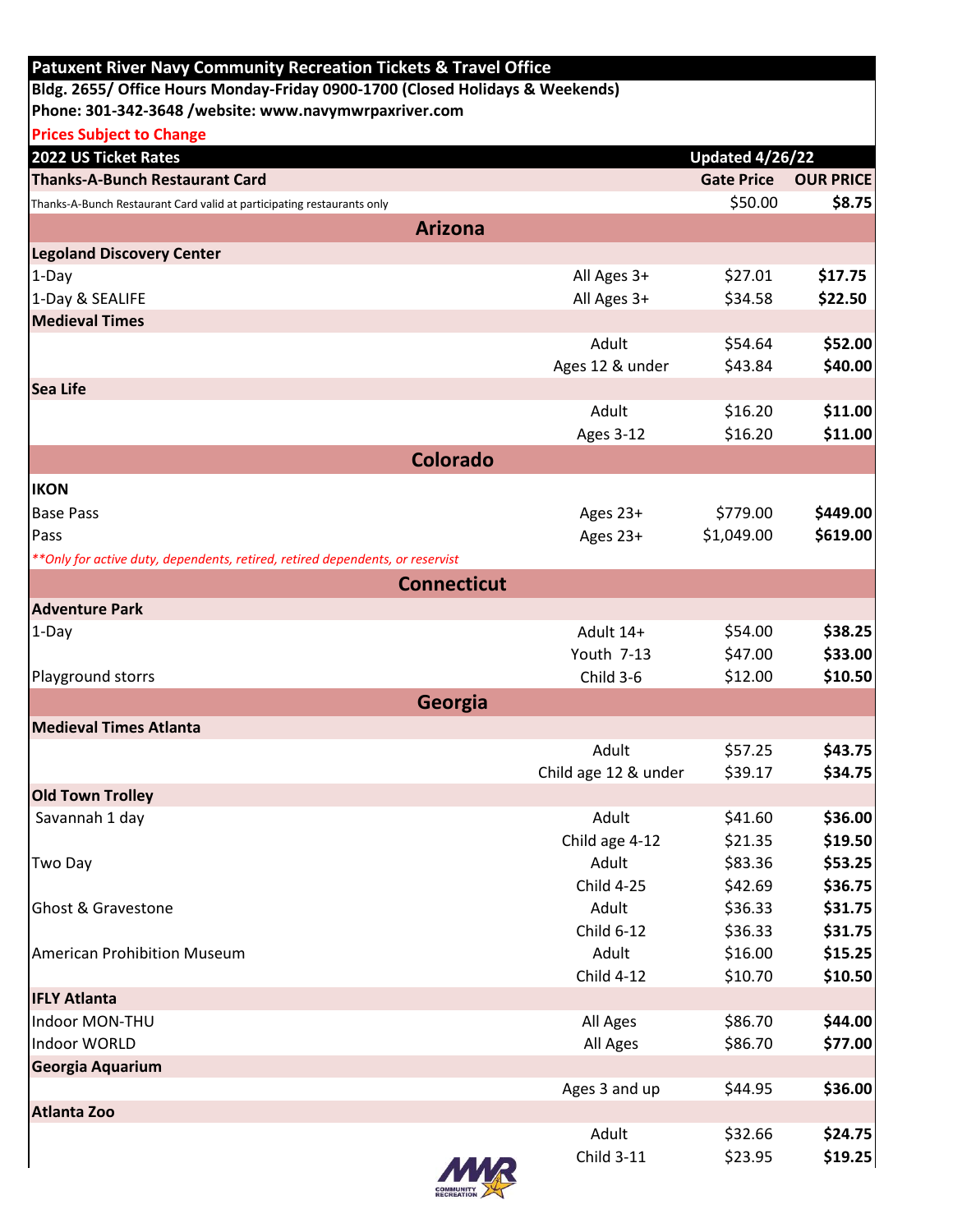| Legoland Discovery Center Atlanta        |                   |          |          |
|------------------------------------------|-------------------|----------|----------|
| $1-Day$                                  | All Ages 3+       | \$27.21  | \$17.75  |
| <b>Six Flags over Georgia</b>            |                   |          |          |
| 1 Day                                    | All ages          | \$76.31  | \$35.50  |
| White Water 1 Day                        | All ages          | \$47.69  | \$27.75  |
| Dual Park Season Pass                    | All Ages          | \$215.17 | \$53.00  |
| <b>Fun Spot Atlanta</b>                  |                   |          |          |
|                                          | All Ages          | \$32.05  | \$29.25  |
| <b>CityPass Atlanta</b>                  |                   |          |          |
|                                          | Adult             | \$153.00 | \$78.75  |
|                                          | <b>Child 3-12</b> | \$126.00 | \$62.75  |
| <b>Hawaii</b>                            |                   |          |          |
| <b>Go Card Oahu</b>                      |                   |          |          |
| $1$ day                                  | Adult             | \$84.00  | \$77.50  |
|                                          | Child age 3-12    | \$79.00  | \$73.25  |
| 2 day                                    | Adult             | \$144.00 | \$131.50 |
|                                          | Child age 3-12    | \$123.00 | \$112.50 |
| 3 day                                    | Adult             | \$214.00 | \$194.00 |
|                                          | Child age 3-12    | \$179.00 | \$162.75 |
| 4 day                                    | Adult             | \$289.00 | \$261.25 |
|                                          | Child age 3 - 12  | \$239.00 | \$216.50 |
| 5 day                                    | Adult             | \$309.00 | \$279.25 |
|                                          | Child age 3-12    | \$264.00 | \$239.00 |
| 7 day                                    | Adult             | \$354.00 | \$319.50 |
|                                          | Child age 3-12    | \$294.00 | \$265.75 |
| <b>Illinois</b>                          |                   |          |          |
| <b>Go Chicago Explorer Card</b>          |                   |          |          |
| 1 Day                                    | Adult             | \$124.00 | \$113.50 |
|                                          | Child ages 3-12   | \$86.00  | \$79.50  |
| 2 Day                                    | Adult             | \$174.00 | \$158.25 |
|                                          | Child ages 3-12   | \$129.00 | \$118.00 |
| 3 Day                                    | Adult             | \$209.00 | \$189.50 |
|                                          | Child ages 3-12   | \$151.00 | \$137.75 |
| 5 Day                                    | Adult             | \$249.00 | \$225.50 |
|                                          | Child ages 3-12   | \$179.00 | \$162.75 |
| Pick 2                                   | Adult             | \$72.00  | \$66.75  |
|                                          | Child ages 3-12   | \$41.00  | \$39.00  |
| Pick 3                                   | Adult             | \$89.00  | \$82.00  |
|                                          | Child ages 3-12   | \$61.00  | \$57.00  |
| Pick 4                                   | Adult             | \$121.00 | \$110.75 |
|                                          | Child ages 3-12   | \$81.00  | \$75.00  |
| Pick 5                                   | Adult             | \$139.00 | \$127.00 |
|                                          | Child ages 3-12   | \$99.00  | \$91.00  |
| <b>CityPass Chicago</b>                  |                   |          |          |
|                                          | Adult             | \$220.00 | \$102.50 |
|                                          | <b>Ages 3-12</b>  | \$188.00 | \$83.50  |
| <b>Legoland Discovery Center Chicago</b> |                   |          |          |
| $1$ -Day                                 | All ages 3+       | \$26.24  | \$17.75  |
| <b>Medieval Times</b>                    |                   |          |          |
|                                          |                   |          |          |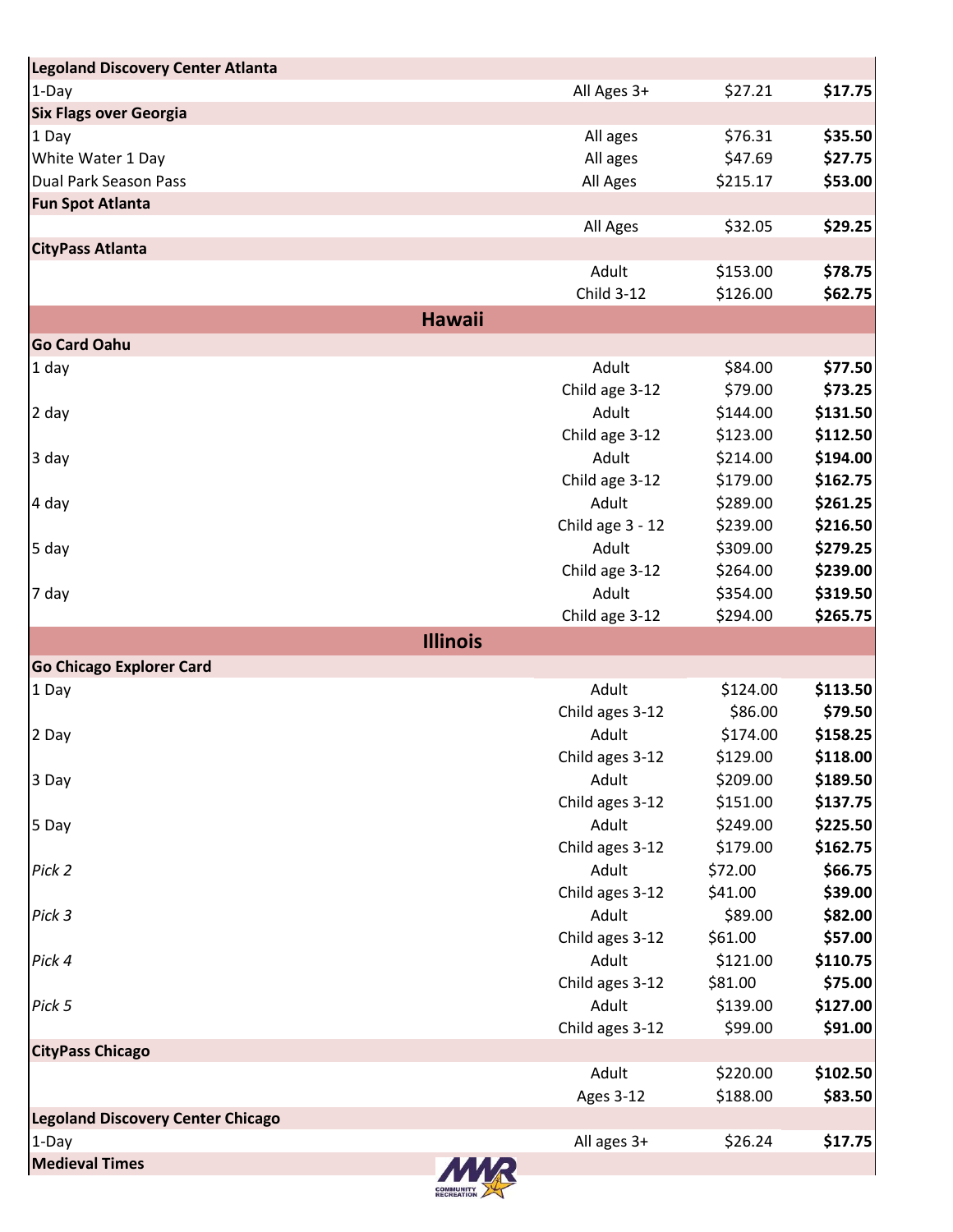|                                                   | Adult              | \$63.95  | \$49.25<br>\$36.50 |
|---------------------------------------------------|--------------------|----------|--------------------|
| Louisiana                                         | Ages 12 & under    | \$36.95  |                    |
| <b>Gray Line NOLA</b>                             |                    |          |                    |
| Swamp Adventure Tour                              | All Ages           | \$77.00  | \$62.50            |
| Cemetery and Voodoo                               | Adult              | \$29.00  | \$23.50            |
|                                                   | Ages 6-12          | \$15.00  | \$12.25            |
| Super City Tour                                   | Adult              | \$44.00  | \$35.75            |
|                                                   | Ages 6-12          | \$15.00  | \$12.25            |
| Double Plantation Tour                            | Adult              | \$92.00  | \$74.75            |
|                                                   | Ages 6-12          | \$60.00  | \$48.75            |
| Oak Alley or Whitney Plantation                   | Adult              | \$69.00  | \$56.00            |
|                                                   |                    | \$35.00  | \$28.50            |
| Paddle and Wheel Tour                             | Ages 6-12<br>Adult | \$74.00  |                    |
|                                                   |                    |          | \$60.00            |
|                                                   | <b>Ages 6-12</b>   | \$60.50  | \$24.75            |
| Plantaion Combo, Brunch + Cajiun Swamp Experience | Adult              | \$175.00 | \$74.75            |
|                                                   | Ages 6-12          | \$105.00 | \$40.50            |
| Swamp and Bayou Tour                              | Adult              | \$52.00  | \$42.25            |
|                                                   | Ages 6-12          | \$29.00  | \$23.50            |
| National WW2 Museum                               |                    |          |                    |
| Museum Campus Pass                                | All Ages           | \$18.80  | \$16.75            |
| Museum Campus Pass + Beyond All Boundaries        | All Ages           | \$26.11  | \$24.00            |
| <b>Massachusetts</b>                              |                    |          |                    |
| <b>Adventure Park</b>                             |                    |          |                    |
|                                                   | Adult              | \$63.00  | \$44.50            |
|                                                   | Youth 7-13         | \$54.00  | \$38.25            |
|                                                   | Child 5-6          | \$37.00  | \$36.25            |
| <b>Old Town Trolley Boston</b>                    |                    |          |                    |
| 1 Day                                             | Adult              | \$45.36  | \$43.25            |
|                                                   | Child age 4-12     | \$45.36  | \$25.25            |
| 2-Day                                             | Adult              | \$68.04  | \$63.75            |
|                                                   | Child Age 4-12     | \$68.04  | \$38.00            |
| <b>Ghost &amp; Gravestone</b>                     | Adult              | \$46.20  | \$39.00            |
|                                                   | Child 6-12         | \$38.85  | \$32.75            |
| Boston Tea Ships Party & Museum                   | Adult              | \$31.95  | \$27.50            |
|                                                   | <b>Child 4-12</b>  | \$31.95  | \$20.25            |
| <b>City Pass Boston</b>                           |                    |          |                    |
|                                                   | Adult              | \$126.00 | \$60.25            |
|                                                   | Child              | \$101.00 | \$50.50            |
| <b>Legoland Discovery Center</b>                  |                    |          |                    |
|                                                   |                    | \$24.99  |                    |
| $1-Day$                                           | All Ages 3+        |          | \$18.25            |
| <b>Go Card Boston</b>                             |                    |          |                    |
| 1 day                                             | Adult              | \$69.00  | \$64.25            |
|                                                   | Child age 3-12     | \$44.00  | \$41.75            |
| 2 day                                             | Adult              | \$94.00  | \$86.50            |
|                                                   | Child age 3-12     | \$69.00  | \$64.25            |
| 3 day                                             | Adult              | \$119.00 | \$109.00           |
|                                                   | Child age 3-12     | \$89.00  | \$82.00            |
| <i><b>AAAD</b></i>                                |                    |          |                    |

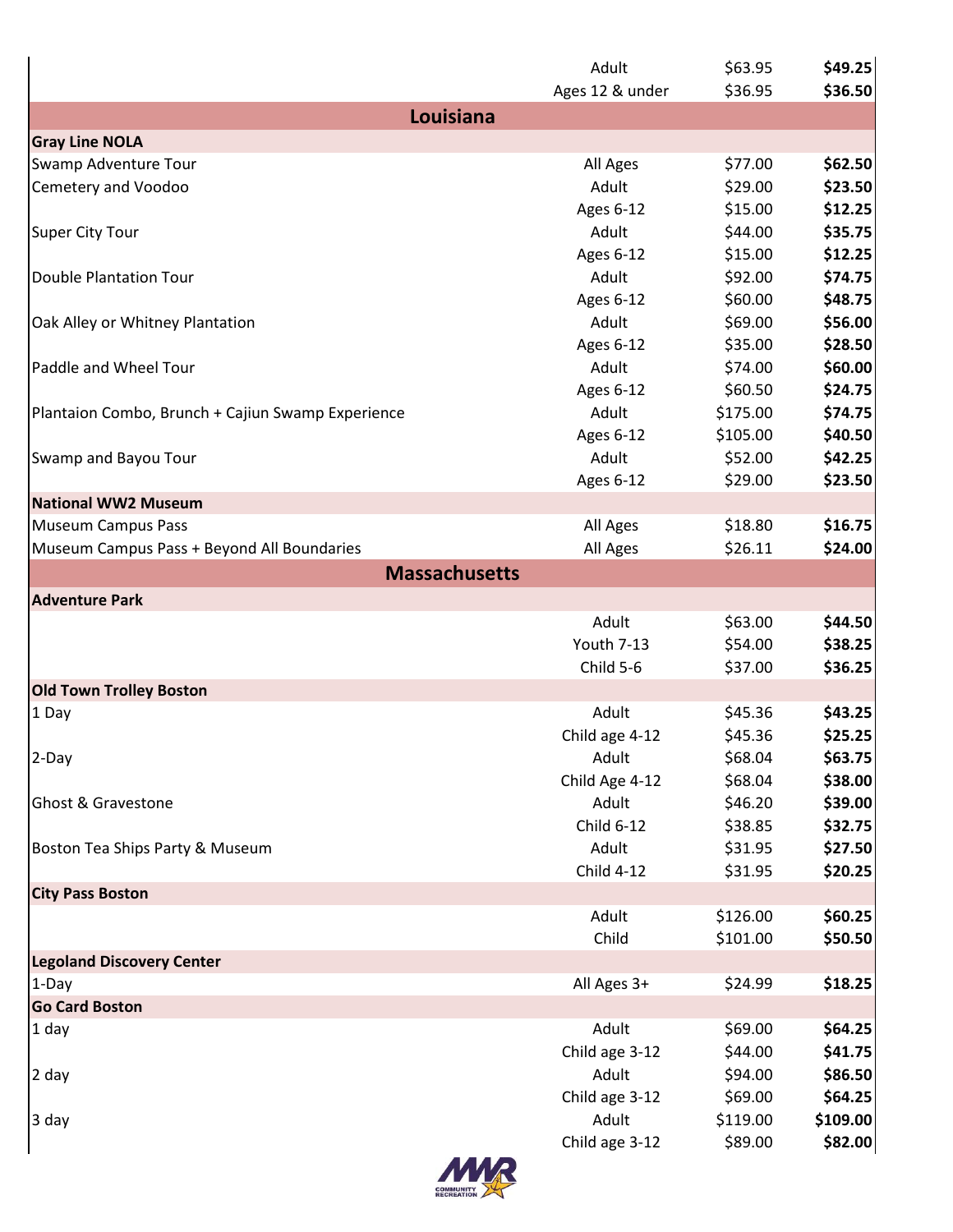| 5 <sub>day</sub>                                             | Adult             | \$159.00 | \$144.75  |
|--------------------------------------------------------------|-------------------|----------|-----------|
|                                                              | Child age 3-12    | \$119.00 | \$109.00  |
| 7 day                                                        | Adult             | \$189.00 | \$171.75  |
|                                                              | Child age 3-12    | \$139.00 | \$127.00  |
| Pick 2                                                       | Adult             | \$52.00  | \$49.00   |
|                                                              | Child ages 3-12   | \$37.00  | \$35.50   |
| Pick 3                                                       | Adult             | \$69.00  | \$64.25   |
|                                                              | Child ages 3-12   | \$49.00  | \$46.25   |
| Pick 4                                                       | Adult             | \$89.00  | \$82.00   |
|                                                              | Child ages 3-12   | \$64.00  | \$59.75   |
| Pick 5                                                       | Adult             | \$99.00  | \$91.00   |
|                                                              | Child ages 3-12   | \$74.00  | \$68.75   |
| <b>Minnesota</b>                                             |                   |          |           |
| <b>Sea Life</b>                                              |                   |          |           |
|                                                              | Adult             | \$28.73  | \$19.50   |
|                                                              | <b>Ages 3-12</b>  | \$25.41  | \$17.25   |
| <b>Missouri</b>                                              |                   |          |           |
| <b>Branson Titanic</b>                                       |                   |          |           |
|                                                              | Adult             | \$39.46  | \$27.00   |
|                                                              | Child ages 5-11   | \$16.79  | \$12.25   |
| Family pass is good for 2 Adults & up to 4 children under 18 | Family            | \$129.93 | \$99.25   |
| <b>Legoland Discovery Center Kansas City</b>                 |                   |          |           |
| 1-Day                                                        | All Ages 3+       | \$28.55  | \$19.00   |
| 1-Day & SEALIFE                                              | All Ages 3+       | \$43.93  | \$29.75   |
| <b>Hamner Modern Tribute to</b>                              |                   |          |           |
| ABBA                                                         | Adult             | \$32.26  | \$30.25   |
| <b>Beach Boys</b>                                            | Adult             | \$32.26  | \$30.25   |
| Magnificent 7                                                | Adult             | \$32.26  | \$32.50   |
| Mike Walker                                                  | Adult             | \$32.26  | \$32.50   |
| New Years' Eve Fiesta                                        | Adult             | n/a      | \$54.00   |
|                                                              | Child             | n/a      | \$19.50   |
| Unbelievable Variety                                         | Adult             | n/a      | \$32.50   |
| <b>WonderWorks Branson</b>                                   |                   |          |           |
|                                                              | Adult             | \$32.50  | \$15.25   |
|                                                              | Child 5-12/Sr 60+ | \$32.50  | \$15.25   |
| Sea Life Kansas City                                         |                   |          |           |
|                                                              | Adult             | \$23.06  | \$15.75   |
|                                                              | <b>Ages 3-12</b>  | \$23.06  | \$15.75   |
| <b>Nevada</b>                                                |                   |          |           |
| <b>Go Card Vegas</b>                                         |                   |          |           |
| Pick 2 Visits                                                | Adult             | \$59.00  | \$55.25   |
|                                                              | Child ages 3-12   | \$49.00  | \$46.25   |
| Pick 3 visits                                                | Adult             | \$79.00  | \$73.25   |
|                                                              | Child age 3-12    | \$69.00  | \$64.25   |
| Pick 4 visits                                                | Adult             | \$109.00 | \$100.00] |
|                                                              | Child age 3-12    | \$89.00  | \$82.00   |
| Pick 5 visits                                                | Adult             | \$119.00 | \$109.00  |
|                                                              | Child age 3-12    | \$104.00 | \$95.50   |
| <b>AAAD</b>                                                  |                   |          |           |

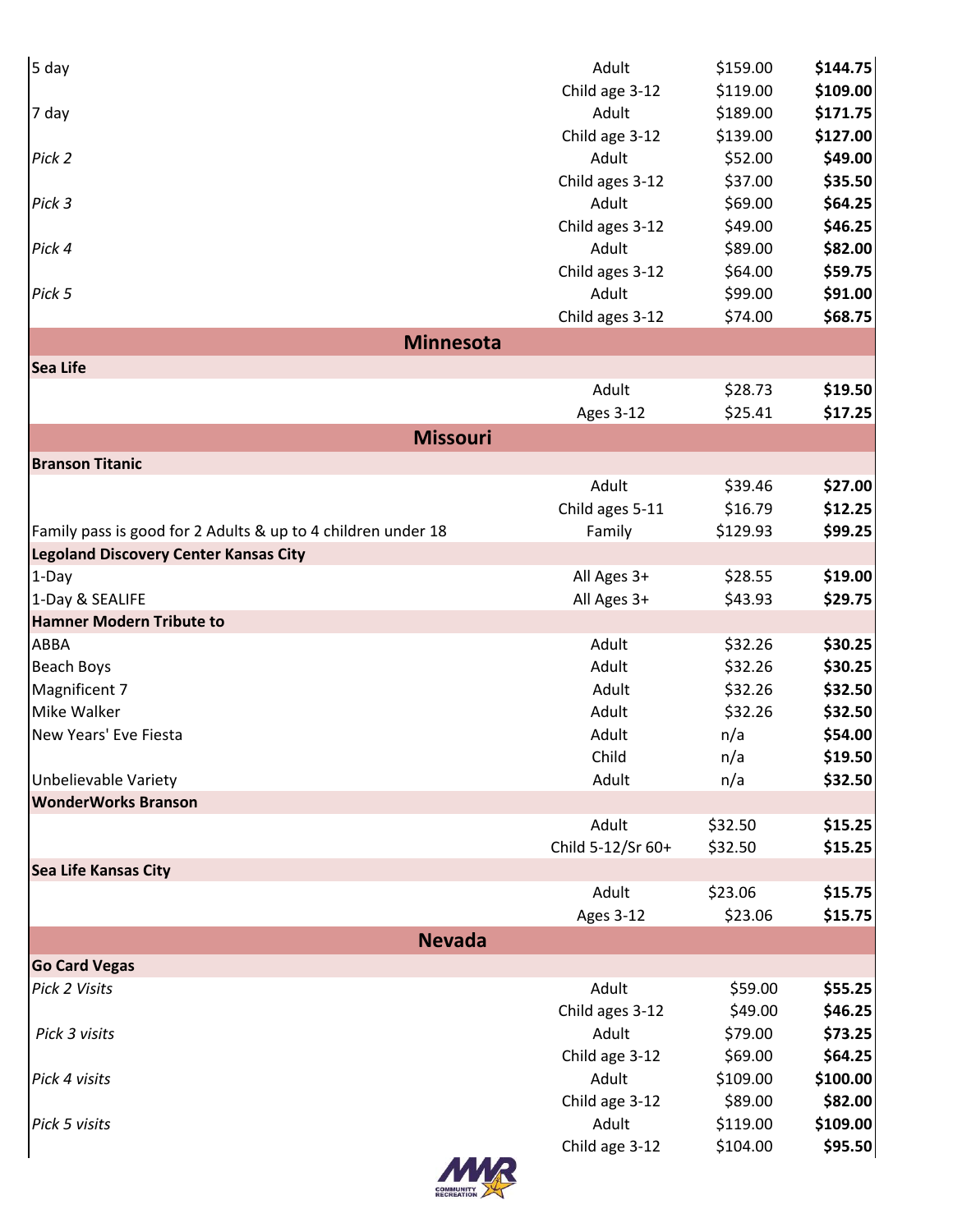| <b>Hornblower Cruises New York</b><br><b>MAD</b>                       |                   |          |          |
|------------------------------------------------------------------------|-------------------|----------|----------|
|                                                                        | Child ages 3-12   | \$189.00 | \$165.50 |
| 6 Day                                                                  | Adult             | \$279.00 | \$243.25 |
|                                                                        | Child ages 3-12   | \$179.00 | \$157.00 |
| 5 Day                                                                  | Adult             | \$259.00 | \$226.00 |
|                                                                        | Child ages 3-12   | \$164.00 | \$144.00 |
| 4 Day                                                                  | Adult             | \$229.00 | \$200.25 |
|                                                                        | Child ages 3-12   | \$154.00 | \$135.25 |
| 3 Day                                                                  | Adult             | \$199.00 | \$174.25 |
|                                                                        | Child ages 3-12   | \$144.00 | \$126.75 |
| 2 Day                                                                  | Adult             | \$174.00 | \$152.50 |
|                                                                        | Child ages 3-12   | \$99.00  | \$87.75  |
| 1 Day                                                                  | Adult             | \$129.00 | \$113.75 |
|                                                                        | Child age 3-12    | \$175.00 | \$153.50 |
| Pick 10                                                                | Adult             | \$229.00 | \$200.25 |
|                                                                        | Child age 3-12    | \$139.00 | \$122.50 |
| Pick 7                                                                 | Adult             | \$178.00 | \$156.00 |
|                                                                        | Child age 3-12    | \$124.00 | \$109.50 |
| Pick 6                                                                 | Adult             | \$159.00 | \$139.75 |
|                                                                        | Child age 3-12    | \$107.00 | \$94.75  |
| Pick 5                                                                 | Adult             | \$140.00 | \$123.25 |
|                                                                        | Child ages 3-12   | \$89.00  | \$79.25  |
| Pick 4                                                                 | Adult             | \$124.00 | \$109.50 |
|                                                                        | Child age 3-12    | \$70.00  | \$62.75  |
| Pick 3                                                                 | Adult             | \$94.00  | \$83.50  |
|                                                                        | Child age 3-12    | \$51.00  | \$46.25  |
| Pick 2                                                                 | Adult             | \$73.00  | \$65.25  |
| <b>Go New York Explorer Card</b>                                       |                   |          |          |
|                                                                        | Child ages 3-12   | \$210.00 | \$98.00  |
|                                                                        | Adult             | \$216.00 | \$115.75 |
| <b>City Pass</b>                                                       |                   |          |          |
| Thanks-A-Bunch Restaurant Card valid at participating restaurants only |                   | \$50.00  | \$8.75   |
| <b>Thanks-A-Bunch Restaurant Card</b>                                  |                   |          |          |
| Playground                                                             | Child 3-6         | \$15.00  | \$13.00  |
|                                                                        | <b>Child 7-13</b> | \$58.00  | \$39.50  |
| <b>Adventure Park</b>                                                  | Adult 14+         | \$68.00  | \$46.50  |
|                                                                        |                   |          |          |
| <b>New York</b>                                                        |                   |          |          |
|                                                                        | Ages 3+           | \$34.99  | \$26.00  |
| <b>Madame Tussauds Las Vegas</b>                                       |                   |          |          |
|                                                                        | Child             | \$299.00 | \$270.25 |
| 5 Day                                                                  | Adult             | \$339.00 | \$306.00 |
|                                                                        | <b>Child 3-12</b> | \$279.00 | \$252.25 |
| 4 Day                                                                  | Adult             | \$299.00 | \$270.25 |
|                                                                        | <b>Child 3-12</b> | \$229.00 | \$207.50 |
| 3 Day                                                                  | Adult             | \$249.00 | \$225.50 |
|                                                                        | <b>Child 3-12</b> | \$129.00 | \$118.00 |
| 2 Day                                                                  | Adult             | \$149.00 | \$135.75 |
|                                                                        | Child ages 3-12   | \$129.00 | \$118.00 |
| Pick 7 visits                                                          | Adult             | \$139.00 | \$127.00 |

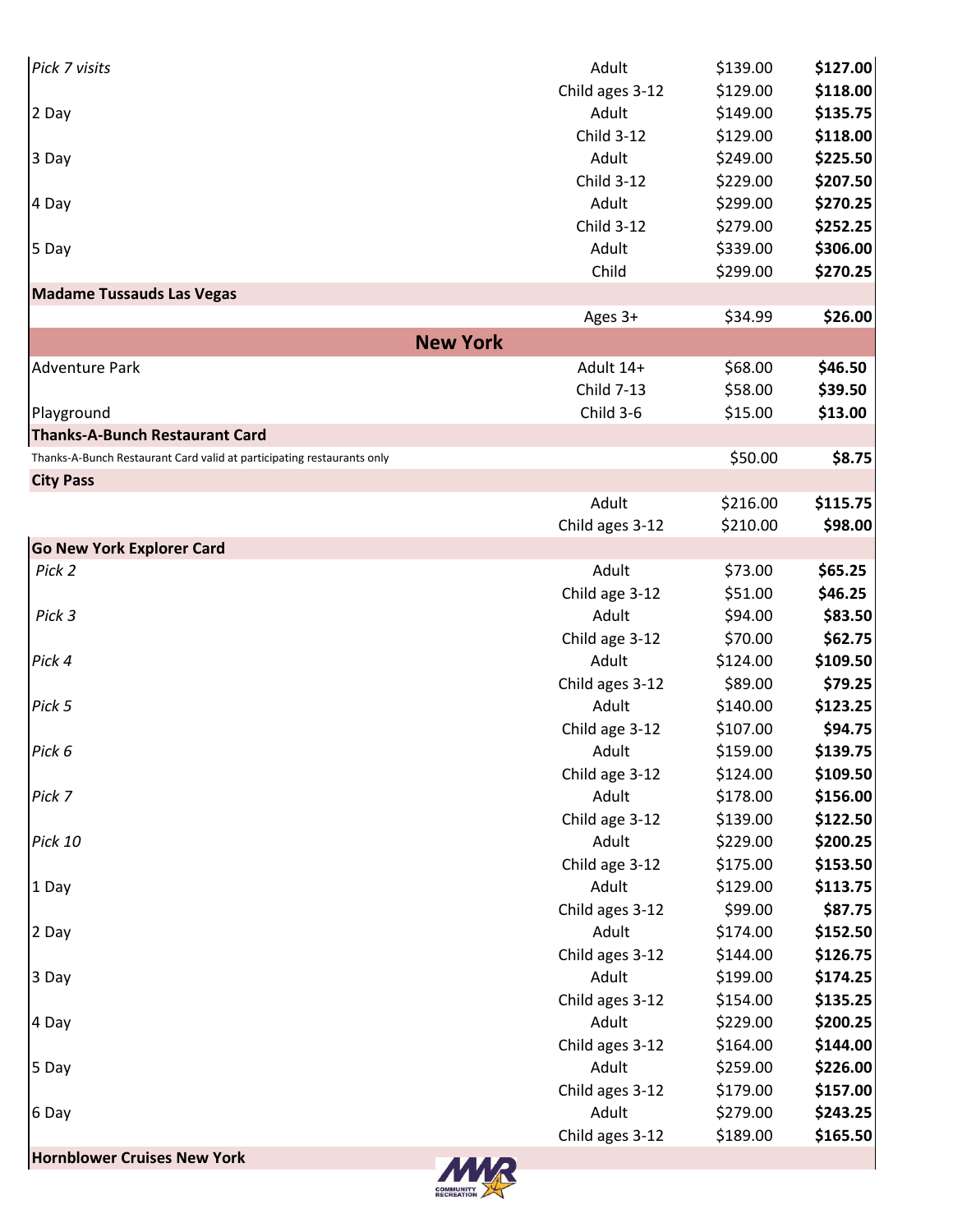| Dinner Sunday-Friday                                                                              | Adult               | \$163.31 | \$118.75 |
|---------------------------------------------------------------------------------------------------|---------------------|----------|----------|
|                                                                                                   | Child age 4-12      | \$98.00  | \$70.75  |
| Dinner - Saturday                                                                                 | Adult               | \$170.12 | \$127.50 |
|                                                                                                   | Child age 4-12      | \$102.00 | \$76.25  |
| Brunch                                                                                            | Adult               | \$73.49  | \$67.50  |
|                                                                                                   | Child age 4-12      | \$44.09  | \$42.75  |
| New York Lady Liberty Lunch Cruise                                                                | Ages 4 and up       | \$65.99  | \$45.00  |
| Alive after 5 cruise                                                                              | Adult               | \$29.65  | \$20.25  |
| <b>Rock the Yacht</b>                                                                             | Adult               | \$29.65  | \$20.25  |
| International Siteseeing                                                                          | Adult               | \$28.99  | \$20.25  |
|                                                                                                   | Child age 4-12      | \$20.99  | \$14.75  |
| International Siteseeing Cruise-Bubble, Beats & Brunch Cruise                                     | 21 yrs and onlder   | \$65.99  | \$45.00  |
| <b>Legoland Dscovery Center Westchester</b>                                                       |                     |          |          |
| $1-Day$                                                                                           | All ages 3+         | \$29.39  | \$19.75  |
| <b>Wonderworks</b>                                                                                |                     |          |          |
| Syracuse VIP Combo                                                                                | Ages 4 & up         | \$25.00  | \$16.25  |
| <b>Gray Line New York Tours</b>                                                                   |                     |          |          |
| Night tour single evening + 1 attraction                                                          | Adult               | \$89.00  | \$72.25  |
|                                                                                                   | Child ages 3-11     | \$79.00  | \$64.00  |
| All around town 24hr pass                                                                         | Adult               | \$59.00  | \$48.00  |
|                                                                                                   | Child ages 3-11     | \$49.00  | \$39.75  |
| All around town 48hr pass                                                                         | Adult               | \$69.00  | \$56.00  |
|                                                                                                   | Child ages 3-11     | \$59.00  | \$48.00  |
| All around town 72hr pass                                                                         | Adult               | \$84.00  | \$68.25  |
|                                                                                                   | Child ages 3-11     | \$74.00  | \$60.00  |
| All around town 48hr + 1 attraction                                                               | Adult               | \$98.00  | \$79.50  |
|                                                                                                   | Child ages 3-11     | \$88.00  | \$71.50  |
| Downtown + 1 attraction                                                                           | Adult               | \$79.00  | \$64.00  |
|                                                                                                   | Child ages 3-11     | \$69.00  | \$56.00  |
| Shop, Hop, and tour 4 day value pack                                                              | Adult               | \$159.00 | \$129.00 |
|                                                                                                   | Child ages 3-11     | \$149.00 | \$120.75 |
| Tour Boat + 1 option                                                                              | Adult               | \$69.00  | \$56.00  |
|                                                                                                   | Child ages 3-11     | \$59.00  | \$48.00  |
| <b>Madame Tussauds</b>                                                                            |                     |          |          |
| $1$ -day                                                                                          | Ages 3 and up       | \$40.28  | \$26.00  |
| Legoland                                                                                          |                     |          |          |
| 1 Day                                                                                             | Adult               | \$81.61  | \$56.00  |
|                                                                                                   | Child ages 3-12     | \$71.41  | \$48.00  |
| **Broadway tickets available, please let us know the name and date of play you are interested in. |                     |          |          |
| <b>New Jersey</b>                                                                                 |                     |          |          |
| <b>Legoland Discovery Center</b>                                                                  |                     |          |          |
| $1-Day$                                                                                           | All ages 3+         | \$28.78  | \$19.50  |
| 1-Day & SEALIFE                                                                                   | Adult 13+           | \$43.71  | \$31.00  |
|                                                                                                   | <b>Child 3-12</b>   | \$38.37  | \$27.50  |
| <b>Medieval Times Lyndhurst</b>                                                                   |                     |          |          |
|                                                                                                   | Adult               | \$66.36  | \$48.50  |
|                                                                                                   | child age 12& under | \$39.54  | \$35.75  |
| <b>Six Flags Great Adventure - Hurricane Harbor</b>                                               |                     |          |          |
| $1$ Day<br>MMR                                                                                    | Ages 3 and up       | \$79.99  | \$32.50  |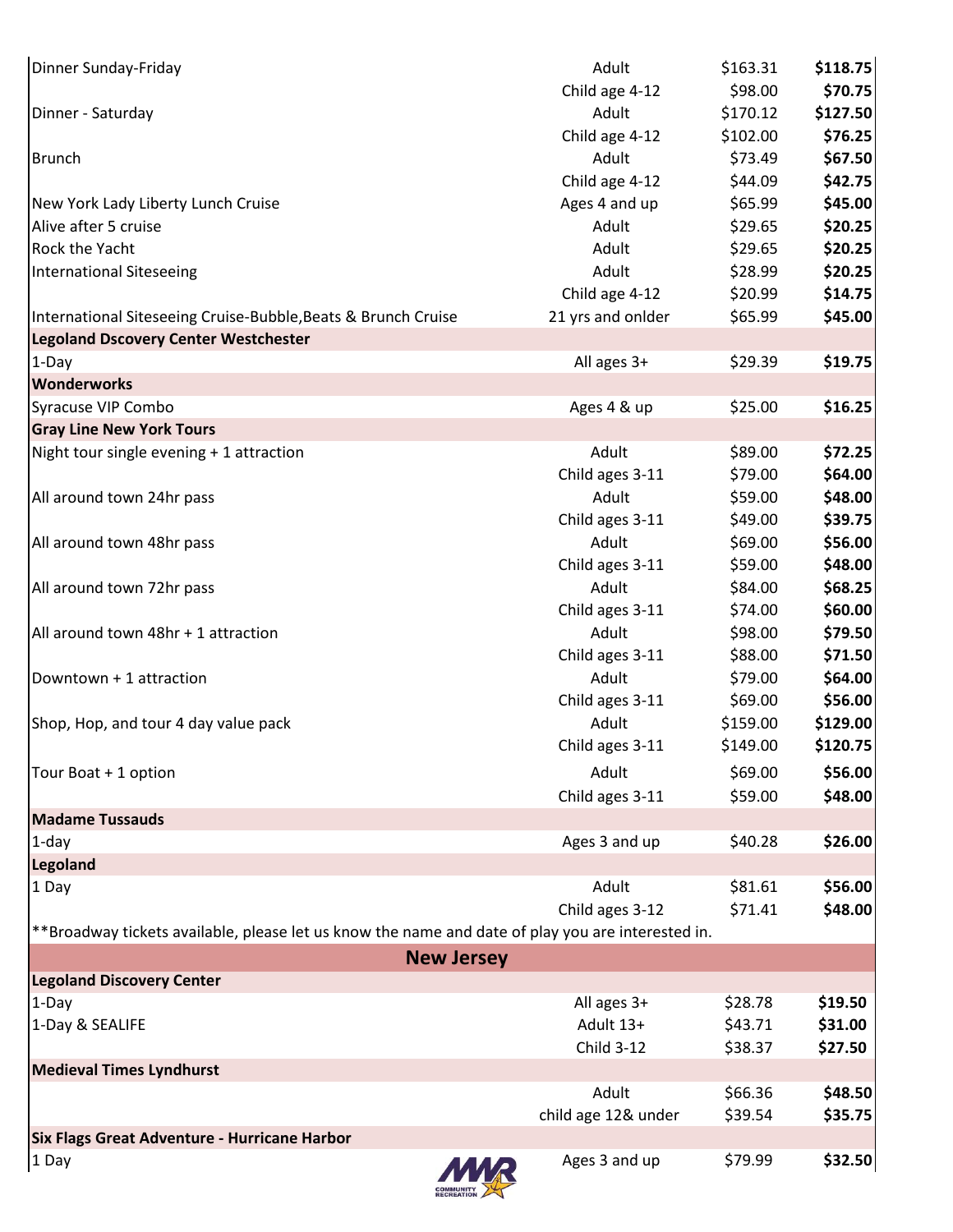| Parking                                      |                            | \$30.00             | \$20.50            |
|----------------------------------------------|----------------------------|---------------------|--------------------|
| Hurricane Harbor 1 day                       | Ages 3 and up              | \$49.47             | \$26.00            |
| Hurricane Harbor Parking                     |                            | \$30.00             | \$20.50            |
| <b>North Carolina</b>                        |                            |                     |                    |
| <b>SeaLife Charlotte</b>                     |                            |                     |                    |
|                                              | Adult                      | \$23.53             | \$16.00            |
|                                              | <b>Ages 3-12</b>           | \$20.32             | \$14.25            |
| Wet n Wild Emerald Pointe                    | All Ages                   | \$48.99             | \$29.25            |
| <b>Carowinds</b>                             |                            |                     |                    |
| 1 day                                        | Ages 3 & Up                | \$69.00             | \$41.75            |
| <b>Ohio</b>                                  |                            |                     |                    |
| <b>Legoland Discovery Center Columbus</b>    |                            |                     |                    |
| $1-Day$                                      | All Ages 3+                | \$26.24             | \$18.75            |
| <b>South Carolina</b>                        |                            |                     |                    |
| <b>Medieval Times Myrtle Beach</b>           |                            |                     |                    |
|                                              | Adult                      | \$58.37             | \$50.00            |
|                                              | Child age 12 & under       | \$29.16             | \$31.75            |
| <b>WonderWorks Myrtle Beach</b>              |                            |                     |                    |
|                                              | Adult                      | \$32.24             | \$22.00            |
|                                              | Child ages 5-12            | \$25.79             | \$16.50            |
| <b>Tennessee</b>                             |                            |                     |                    |
| <b>Adventure Park Nashville</b>              | Adult 14+                  | \$54.00             | \$38.25            |
|                                              | Child 7-13                 | \$47.00             | \$33.25            |
| Playground                                   | Child 3-6                  | \$18.00             | \$17.75            |
| <b>Alcatraz East Crime Museum</b>            |                            |                     |                    |
|                                              | Adult                      | \$30.25             | \$20.00            |
|                                              | Child                      | \$16.78             | \$15.25            |
| Dollywood                                    |                            |                     |                    |
| 1 Day-Dollywood                              | Adult                      | \$94.30             | \$65.00            |
|                                              | Child 4-9/ Sr 62+          | \$83.05             | \$57.00            |
| 2 Day-Dollywood                              | Adult                      | \$116.75            | \$87.00            |
|                                              | Child 4-9/Sr 62+           | \$105.50            | \$79.25            |
| Splash Country Water Park 1 day              | Adult<br>Child 4-9/ Sr 62+ | \$61.70             | \$42.00            |
| Dollywood & Splash Country Water Park 2 day  | Adult                      | \$50.45<br>\$127.95 | \$34.25<br>\$98.00 |
|                                              | Child 4-9/Sr 62+           | \$116.75            | \$90.25            |
| Graceland                                    |                            |                     |                    |
| VIP + Two Planes                             | Ages 7 and up              | \$128.00            | \$109.50           |
| Graceland Elvis Experience Tour + Two Planes | Adult                      | \$77.00             | \$66.00            |
|                                              | Child ages 7-12            | \$44.00             | \$37.75            |
| <b>Madame Tussauds</b>                       |                            |                     |                    |
| Nashville                                    | Adult                      | \$27.30             | \$17.75            |
|                                              | Child age 5-12             | \$21.84             | \$14.25            |
| <b>Old Town Trolley</b>                      |                            |                     |                    |
| 1 Day                                        | Adult                      | \$43.65             | \$40.25            |
|                                              | Child age 4-12             | \$21.80             | \$22.50            |
| 2 Day                                        | Adult                      | \$72.87             | \$62.25            |
|                                              | Child age 4-12             | \$41.02             | \$43.00            |
|                                              |                            |                     |                    |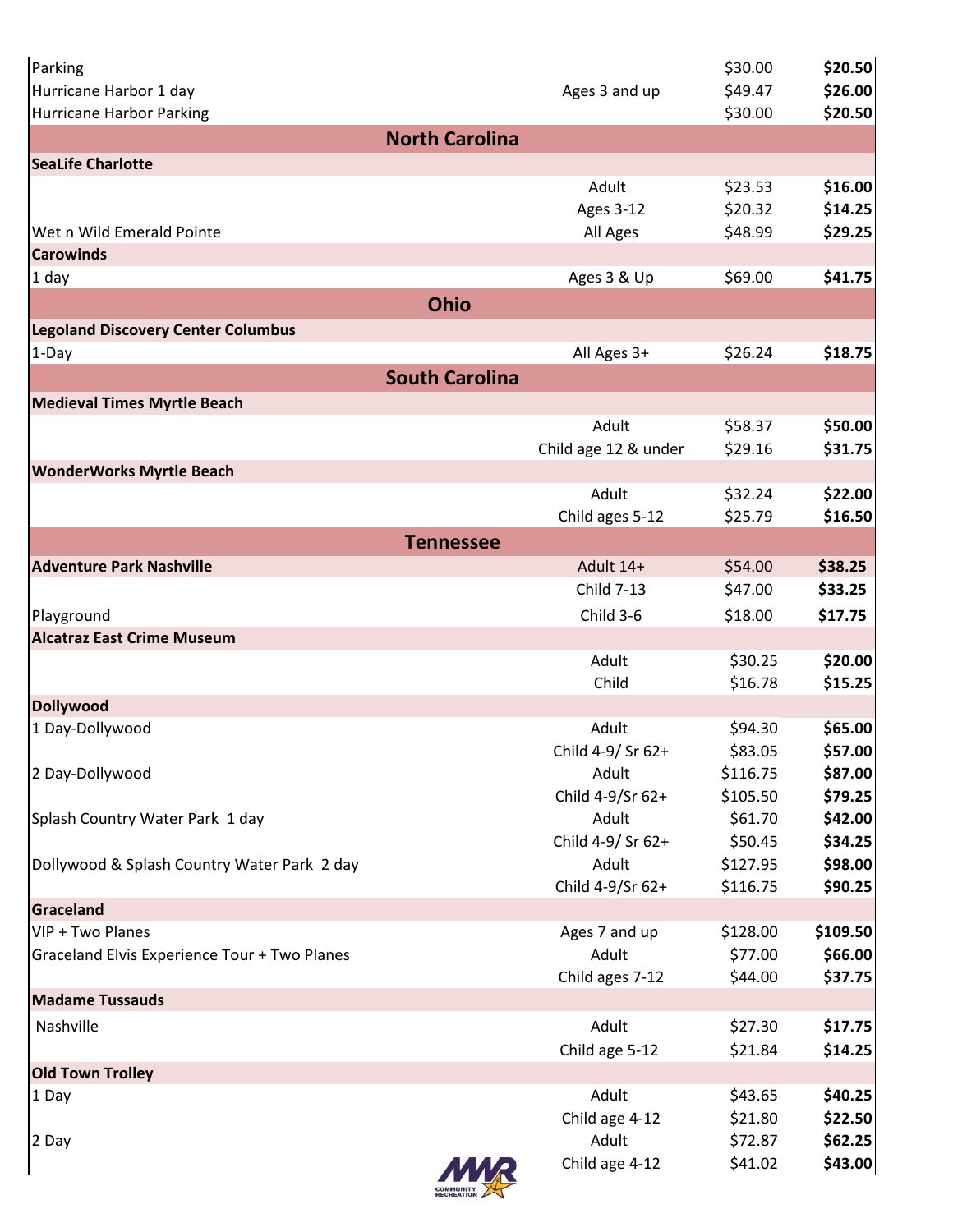| Night Tours (18+)                                            | Adults                  | \$43.65              | \$40.25              |
|--------------------------------------------------------------|-------------------------|----------------------|----------------------|
| Schlitterbahn Waterpark Galveston                            |                         |                      |                      |
| 1-Day                                                        | All age 3+              | \$74.69              | \$47.25              |
| <b>Titanic Pigeon Forge</b>                                  |                         |                      |                      |
| $1$ -day                                                     | Adult                   | \$39.46              | \$28.00              |
|                                                              | <b>Child 5-11</b>       | \$16.79              | \$12.25              |
| Family pass is good for 2 Adults & up to 4 children under 18 | Family                  | \$129.93             | \$101.00             |
| <b>WonderWorks Pigeon forge</b>                              |                         |                      |                      |
| All Access                                                   | Adult                   | \$31.42              | \$21.75              |
|                                                              | Child age 4-12          | \$21.31              | \$16.25              |
| <b>Texas</b>                                                 |                         |                      |                      |
| <b>Medieval Times - Dallas</b>                               |                         |                      |                      |
|                                                              | Adult                   | \$65.98              | \$47.00              |
|                                                              | Child age 12 & under    | \$40.00              | \$35.75              |
| <b>City Pass Dallas</b>                                      |                         |                      |                      |
|                                                              | Adult                   | \$96.00              | \$45.00              |
|                                                              | Child agea 3-12         | \$67.00              | \$30.25              |
| <b>CityPass Houston</b>                                      |                         |                      |                      |
|                                                              | Adult                   | \$128.00             | \$58.50              |
|                                                              |                         | \$100.00             | \$49.50              |
|                                                              | Child age 3-12          |                      |                      |
| <b>Go San Antonio Explorer Card</b>                          |                         |                      |                      |
| Pick 2 visits                                                | Adult                   | \$77.00              | \$68.75              |
|                                                              | Child age 3-12          | \$73.00              | \$65.25              |
| Pick 3 visits                                                | Adult                   | \$98.00              | \$87.00              |
|                                                              | Child age 3-12          | \$92.00              | \$81.75              |
| Pick 4 visits                                                | Adult                   | \$119.00             | \$105.00             |
|                                                              | Child age 3-12<br>Adult | \$107.00             | \$94.75              |
| Pick 5 visits                                                |                         | \$129.00<br>\$118.00 | \$113.75<br>\$104.25 |
| <b>IFLY</b>                                                  | Child age 3-12          |                      |                      |
| Indoor MON-THU                                               | Ages 3 & up             |                      | \$44.00              |
| Indoor WORLD                                                 | Ages 3 & up             | varies<br>varies     | \$77.00              |
| <b>Legoland Discovery Center Dallas</b>                      |                         |                      |                      |
| 1-Day                                                        | All Ages 3+             | \$27.05              | \$17.75              |
| 1-Day & SEALIFE                                              | All ages 3+             | \$38.96              | \$25.50              |
| <b>Legoland Discovery Center San Antonio</b>                 |                         |                      |                      |
| 1-Day                                                        | All Ages 3+             | \$24.89              | \$16.25              |
| 1-Day & SEALIFE                                              | All Ages 3+             | \$36.79              | \$24.00              |
| Sea Life                                                     |                         |                      |                      |
| Dallas 1-Day                                                 | Adult 3+                | \$24.89              | \$16.50              |
| San Antonio 1-Day                                            | Adult 3+                | \$23.80              | \$16.00              |
| <b>SeaWorld San Antonio</b>                                  |                         |                      |                      |
| Aquatica 1 Day                                               | Ages 3 & up             | \$74.69              | \$56.00              |
| SeaWorld Single day                                          | Ages 3 & up             | \$74.69              | \$71.75              |
| SeaWorld Single day + Free Dine                              | Ages 3 & up             | \$139.62             | \$104.50             |
| Seaworld / Aquatica 2 park 2 Day Flex                        | Ages 3 & up             | \$117.99             | \$80.25              |
| Seaworld / Aquatica 2 park 3 Day Flex                        | Ages 3 & up             | \$117.99             | \$85.75              |
| Seaworld / Aquatica Season Pass                              | Ages 3 & up             | \$117.99             | \$114.00             |
| Seaworld / Aquatica Silver Pass                              | Ages 3 & up             | \$148.29             | \$130.25             |
|                                                              |                         |                      |                      |